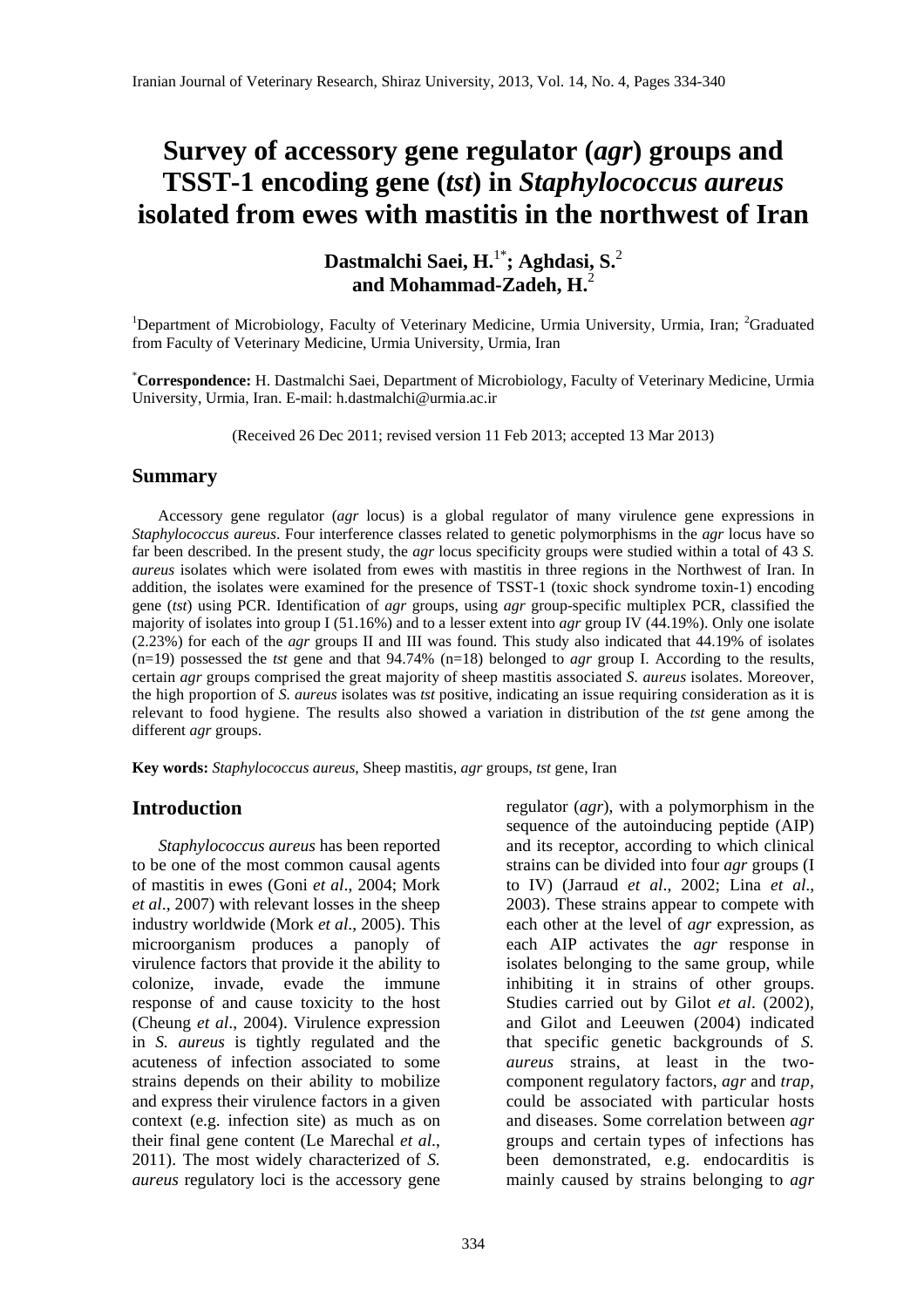group I and II, toxic shock syndrome (TSS) by strains belonging to *agr* group III (Jarraud *et al*., 2002), and recurrent furunculosis (RF) predominantly by strains belonging to *agr* group IV (Garbacz *et al*., 2011). The *agr* operon among several potentially associated factors is thought to positively regulate toxic shock syndrome toxin-1 (TSST-1) production (Wright and Holland, 2003), which is encoded by the *tst* gene. TSST-1 and staphylococcal enterotoxins are capable of acting as superantigens for cells of the bovine immune system and may potentially contribute to the pathological mechanisms of bovine mastitis caused by *S. aureus* strains producing these toxins (Yokomizo *et al*., 1995; Ferens *et al*., 1998). Due to the specificity of the host-pathogen interactions needed to produce mastitis, it has been postulated that the nature of the virulon and the regulation of its virulence-gene expression are determining factors when it comes to the ability of a strain to produce mastitis (Vautor *et al*., 2009; Piccinini *et al*., 2010).

 To our knowledge, no studies have been carried out to describe genetic variability of *agr* locus in *S. aureus* isolates associated with dairy sheep mastitis in Iran, and also little is known regarding the occurrence of *tst*-positive isolates of *S. aureus* in sheep. So, the purpose of this study was to gain an insight into the *agr* specificity groups and also to know the relationship between the unique *agr* types and the occurrence of the *tst* gene among the isolates of *S. aureus* obtained from mammary secretions from ewes in different geographical regions of Iran.

# **Materials and Methods**

**Bacterial isolates**  A total of 43 *S. aureus* isolates were recovered from 311 milk samples aseptically collected from cases of sheep mastitis. The samples were taken from individual animals from nine flocks during a time span of June to October 2010 in three locations including Tabriz ( $n=28$ ), Urmia ( $n=13$ ), and Miandoab (n=2) within East and West Azerbaijan provinces, Iran. Of these isolates, 9 and 34 were relevant to clinical and subclinical mastitis ewe's milk, respectively. All of the isolates were initially identified based on the following scheme: colony morphology, Gram stain, catalase and coagulase tests. All isolates were further identified by amplification of the species-specific *nuc* gene from 4 µl of the purified nucleic acid solutions according to the procedures described previously (Saei, 2012). The sequence of oligonucleotides that was used for PCR amplification was as follows: 5- GCG ATT GAT GGT GAT ACG GTT -3 (primer 1) and 5- AGC CAA GCC TTG ACG AAC TAA AGC -3 (primer 2) (Brakstad *et al*., 1992). *Staphylococcus aureus* ATCC 29213 was used as positive control. For negative control template DNA was replaced with sterile water.

## **Detection of** *agr* **specificity groups by PCR**

 The *agr* specificity groups were identified by multiplex PCR according to Gilot *et al*. (2002), which involves a forward primer (pan-*agr*) common to all *agr* groups and four primers, each one specific to each *agr* group. Primer sequences and predicted size of the corresponding amplified product are shown in Table 1. *Staphylococcus aureus agr* reference strains RN6390 (*agr* group 1), RN6923 (*agr* group 2), RN8462 (*agr* group 3), and A880740 (*agr* group 4) were used as controls.

**Detection of gene encoding TSST-1**

All 43 *S. aureus* isolates were screened

**Table 1: Primer sequences and predicted lengths of PCR amplification products** 

| Primer    | Sequence $(5'-3')$                        | Amplicon size (bp) | Reference    |
|-----------|-------------------------------------------|--------------------|--------------|
| $pan-agr$ | ATG CAC ATG GTG CAC ATG C                 |                    |              |
| agrI      | GTC ACA AGT ACT ATA AGC TGC GAT           | 441                |              |
| $agr$ II  | TAT TAC TAA TTG AAA AGT GGC CAT AGC       | 575                | Gilot et al. |
| $agr$ III | GTA ATG TAA TAG CTT GTA TAA TAA TAC CCA G | 323                | (2002)       |
| agrIV     | CGA TAA TGC CGT AAT ACC CG                | 659                |              |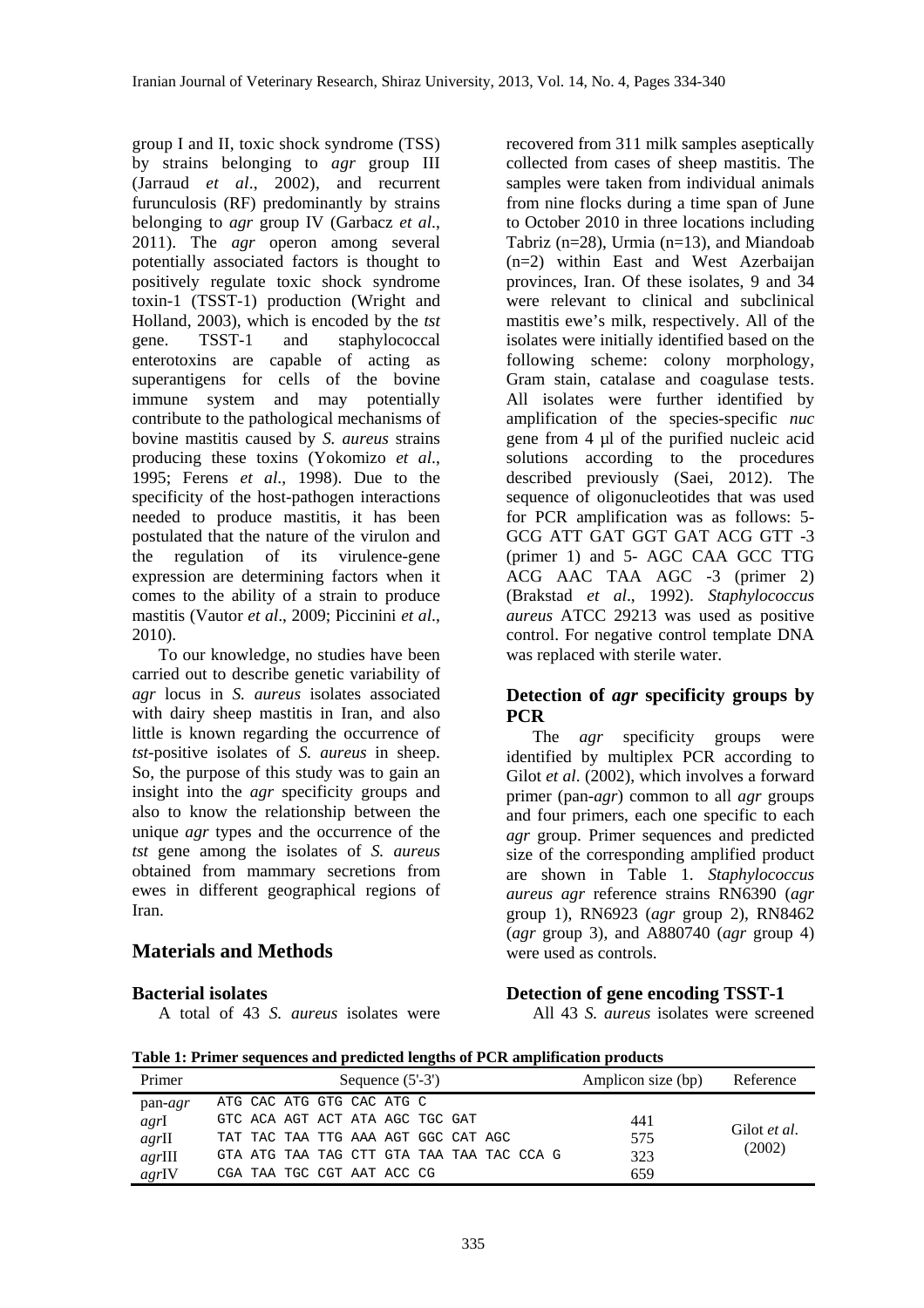for the presence of gene encoding TSST-1 (*tst*). To detect the presence of the *tst* gene, PCR was performed as described by Johnson *et al*. (1991) using forward (5'-ATG GCA GCA TCA GCT TGA TA-3') and reverse (5'-TTT CCA ATA ACC ACC CGT TT-3') primers, which allow the amplification of a 350-bp DNA fragment of the *tst*-positive isolates. For the negative control, sterile water was added instead of nucleic acids. *Staphylococcus aureus* strain FRI913 was included as the positive control.

### **Results**

 PCR amplification revealed a 441-bp DNA fragment of the *agr* group I isolates, a 575-bp DNA fragment of the *agr* group II isolates, a 323-bp DNA fragment of the *agr* group III isolates, and a 659-bp DNA fragment of the *agr* group IV isolates (Fig. 1). From the 43 *S. aureus* isolates, 51.16% (n=22) were *agr* group I. The remaining 21 isolates fell into the *agr* groups IV (n=19; 44.19%), II (n=1; 2.32%) and III (n=1; 2.32%). According to the results, 7 out of 9 *S. aureus* isolates originated from clinical mastitis assigned to *agr* type I, and 2 remaining isolates assigned to *agr* type IV. *Staphylococcus aureus* isolates with the *agr*



**Fig. 1:** *agr* **group-specific multiplex PCR. Representation of the different** *agr* **types among tested** *S. aureus* **isolates: Lane 1: Chromosomal DNAs from standard strains were used for identification of four** *agr* **specificity groups using M-PCR, Lane 2:** *agr* **type I, Lane 3:** *agr* **type II, Lane 4:** *agr* **type III, Lane 5:** *agr* **type IV. Lane M: GeneRulerTM 100 bp DNA ladder plus marker** 

types II and III were not recovered from clinical cases. However, *agr* types I, II, III and IV were found in 15, 1, 1 and 17 isolates associated with cases of subclinical mastitis, respectively.

 The PCR amplification of the TSST-1 encoding gene (*tst*) revealed an amplicon of the expected 350-bp DNA fragment (Fig. 2). As shown in Table 2, *tst* gene was detected in 19 (44.19%) of the 43 isolates.



**Fig. 2: Example of PCR results of** *tst* **gene (lanes 3-8). Lane 1:** *S. aureus tst* **positive control (350 bp), Lane 2: negative PCR control (reaction mixture minus DNA). Lane M: GeneRulerTM 100 bp DNA ladder (Fermentas)** 

 A variation was also observed in the distribution of the *tst* gene among the different *agr* types. As shown, *tst* gene was detected in *S. aureus* isolates belonging to *agr* types I and IV. None of the isolates from *agr* types II and III carried the *tst* gene. Furthermore, comparison between dominant *agr* types I and IV revealed that 18 isolates (81.82%) of group I and a unique isolate of group IV possessed the *tst* gene.

**Table 2: Distribution of** *tst* **gene among different** *agr* **types** 

| -               |                 |              |  |
|-----------------|-----------------|--------------|--|
| <i>agr</i> type | No. of isolates | tst-positive |  |
|                 | 22              | 18           |  |
| н               |                 |              |  |
| Ш               |                 |              |  |
| IV              | 19              |              |  |
| Total           |                 | i C          |  |

#### **Discussion**

 The occurrence of *S. aureus* associated clinical and subclinical mastitis in different breeds of sheep has been investigated in various parts of the world (Al-Majali and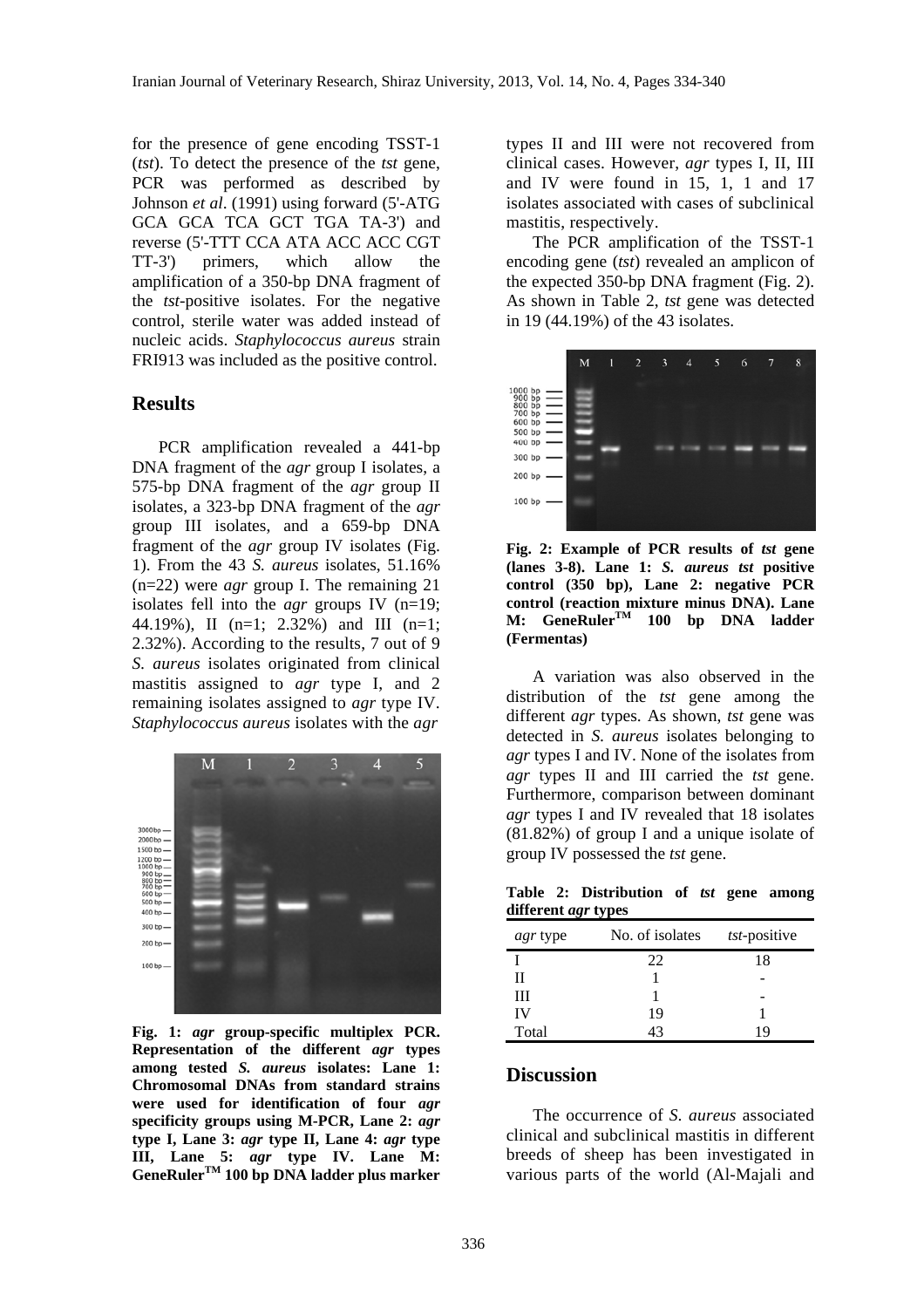Jawabreh, 2003). The virulence factors of this bacterium are largely regulated by twocomponent regulatory systems, such as the *agr*, *saeRS*, *srrAB*, *arlSR*, and *lytRS* systems (Bronner *et al*., 2004). It seems that better understanding of the association between *agr* groups and specific infections may enable a therapeutic approach to case management. In principle, a non-pathogenic strain of *S. aureus* or other species of bacteria employing *agr* could be engineered to inhibit the regulatory systems of pathogenic strains using *agr*, thus downregulating their production of virulence factors (Jabbari *et al*., 2012). It has been shown in a murine subcutaneous abscess model that the group II AIP attenuates the virulence of a group I strain, which suggests possible therapeutic value for the AIPs (Mayville *et al*., 1999). A variant AIP has also been developed that inhibits autologous as well as heterologous *agr* expression and is therefore a global inhibitor of the virulence response in *S. aureus* (Lyon *et al*., 2000). In the current study, investigation of the 43 *S. aureus* isolates from ovine mastitis for the *agr* specificity groups I to IV revealed the predominance of the *agr* group I (51.16%) and to a lesser extent *agr* type IV (44.19%). This observation is somewhat in agreement with Alves *et al*. (2009), who demonstrated the high prevalence (62.9%) of *agr* group I within small ruminants. Domination of *agr* group I could be explained by the intergroup inhibitory effect of the group I AIP, which excluded other *agr* types from infection or colonization site. Other speculation could be the unique characteristics of isolates belonging to *agr* group I, which enable the pathogen to overcome host defense mechanisms and to establish a successful IMI in ewes in comparison with other groups. It has been previously shown that *S. aureus* strains belonging to *agr* group I have significantly increased capacities to be internalized in bovine mammary epithelial cells and persist in higher numbers in murine mammary glands (Buzzola *et al*., 2007).

 Our findings also indicated that *agr* group IV occurs frequently among the *S. aureus* isolates associated with sheep mastitis. This finding differed from those reported previously (Alves *et al*., 2009; Vautor *et al*., 2009), indicating the presence of discrepancies in the frequency of any particular *agr* group among isolates from different areas. There seems to be a geographic distribution difference between *agr* groups (Yoon *et al*., 2007). *agr* types II and III, which have been reported previously from bovine mastitis cases (Takeuchi *et al*., 2001; Vautor *et al.*, 2009), occurred only rarely among the *S. aureus* isolates from ovine used in this study. Based on these findings, it is tempting to think that the distribution of the *agr* groups differed between cattle and sheep, demonstrating the variation of *S. aureus agr* types that are able to cause IMI in small and large ruminants. However, these relationships need to be further studied, especially in the context of commonly used typing methods. Several studies using various molecular typing methods have shown that some *S. aureus* types preferentially colonize or infect a particular host species (Ben Zakour *et al*., 2008; van Elk *et al*., 2012).

 As shown in the present study, 44.19% of the *S. aureus* isolates from dairy ewe's milk were positive for TSST-1 encoding gene (*tst*). Scherrer *et al*. (2004) found that 93.5% of the *S. aureus* strains were able to produce TSST-1 in bulk-tank milk samples of sheep. In a study carried out by Orden *et al*. (1992) the highest proportion of strains producing TSST-1 was obtained from sheep, twice as many as those from goats or cows. These results highlight possible public health consequences, for example through the consumption of raw milk and dairy products manufactured from it. Raw milk and cheeses made from raw milk are important vectors (De Buyser *et al*., 2001).

 Results of the present study also revealed that almost all of the *tst*-positive isolates (18 out of 19; 94.7%) belonged to *agr* group I, confirming the results of other studies that *tst* gene may occurs in association with chromosomal backgrounds such as *agr* locus, which belongs to the core variable genome and is strongly linked with clonal lineages (Lindsay *et al*., 2006). Association of a particular *agr* type in clinical isolates harboring important virulence factors, such as toxic-shock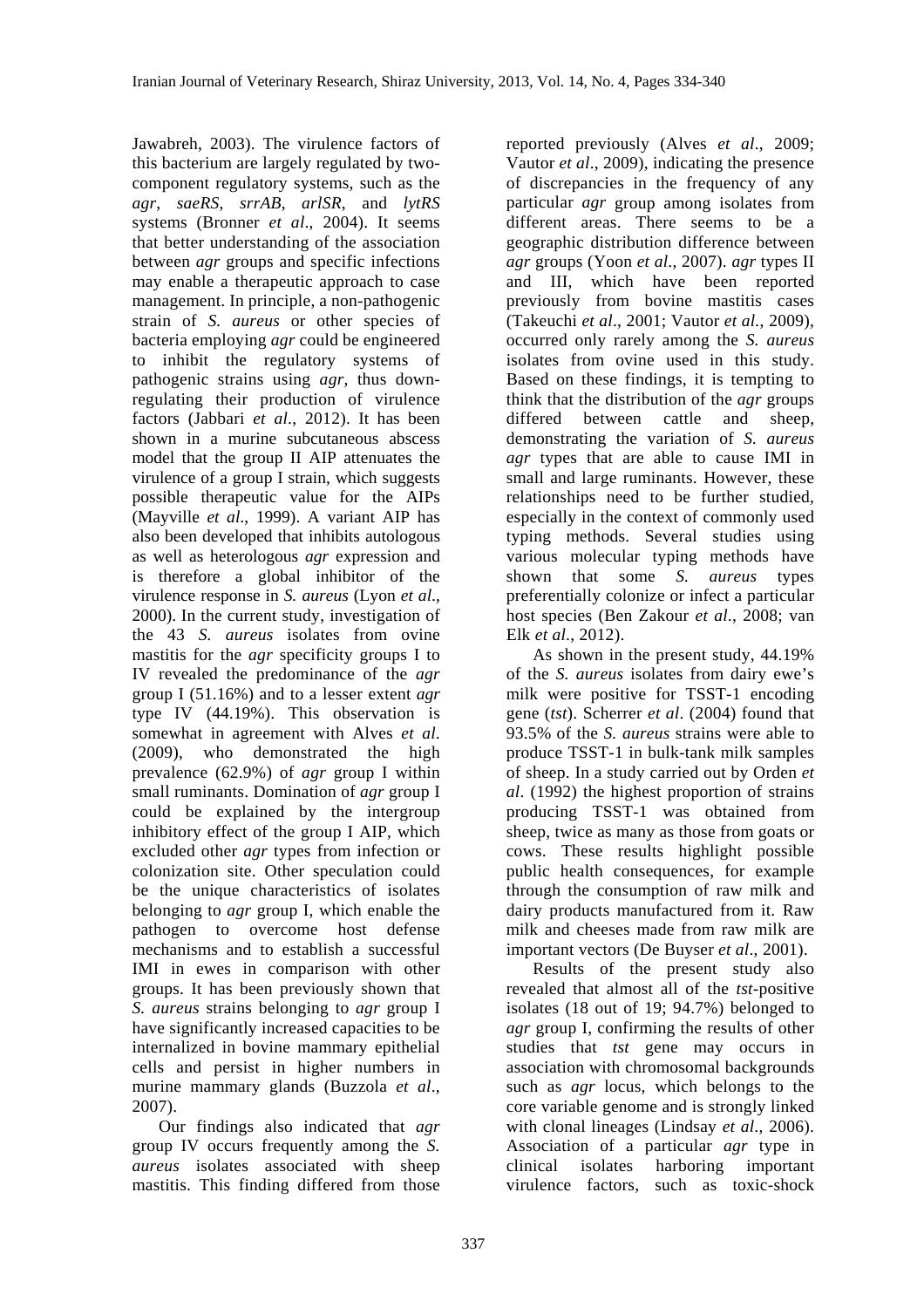syndrome toxin (TSST-1) (Chini *et al*., 2006; Holtfreter *et al*., 2007) or exfoliatin toxin has already been observed (Jarraud *et al*., 2000). Bronner *et al*. (2004) also conclude that the virulence factors are differently distributed among strains and are also not always regulated in the same way in different strains. These results suggest non-uniformly distribution of the *tst* gene-carrying mobile genetic elements (MGEs) among *agr* types. It has been shown that horizontal movement of genetic elements encoding virulence factors is not random and may be restricted between certain genetic lineages (Moore and Lindsay, 2001).

 In conclusion, PCR-based assays were used for the identification of *agr* specificity groups and the presence of TSST-1 encoding gene (*tst*) within *S. aureus* isolates was obtained from ovine mastitis. Findings of this study revealed the existence of representative strains of each *agr* type in *S. aureus* ovine isolates, from which *agr* groups I and IV were predominant. Our results also showed a high occurrence of *tst*-positive *S. aureus* isolates in ewe's mastitis milk, indicating an issue requiring consideration as it is relevant to food hygiene. Furthermore, results revealed the classification of almost all *tst*-positive isolates in *agr* group I, indicating the presence of *tst* gene may be *agr* related. Nevertheless, further studies are necessary to ascertain factors facilitating *S. aureus* infection of the ovine mammary gland, in order to improve strategies to reduce the occurrence of mastitis in sheep.

## **Acknowledgement**

 This work was supported by the research fund of Urmia University, Urmia, Iran.

## **References**

- Al-Majali, AM and Jawabreh, S (2003). Period prevalence and etiology of subclinical mastitis in Awassi sheep in southern Jordan. Small Rumin. Res., 47: 243-248.
- Alves, PD; McCulloch, JA; Even, S; Le Marechal, C; Thierry, A; Grosset, N; Azevedo, V; Rosa, CA; Vautor, E and Le Loir, Y (2009). Molecular characterisation of

*Staphylococcus aureus* strains isolated from small and large ruminants reveals a host rather than tissue specificity. Vet. Microbiol., 137: 190-195.

- Ben Zakour, NL; Sturdevant, DE; Even, S; Guinane, CM; Barbey, C; Alves, PD; Cochet, MF; Gautier, M; Otto, M; Fitzgerald, JR and Le Loir, Y (2008). Genome-wide analysis of ruminant *Staphylococcus aureus* reveals diversification of the core genome. J. Bacteriol., 190: 6302-6317.
- Brakstad, OG; Aasbakk, K and Maeland, JA (1992). Detection of *Staphylococcus aureus* by polymerase chain reaction amplification of the *nuc* gene. J. Clin. Microbiol., 30: 1654- 1660.
- Bronner, S; Monteil, H and Prevost, G (2004). Regulation of virulence determinants in *Staphylococcus aureus*: complexity and applications. FEMS Microbiol. Rev., 28: 183- 200.
- Buzzola, FR; Alvarez, LP; Tuchscherr, LP; Barbagelata, MS; Lattar, SM; Calvinho, L and Sordelli, DO (2007). Differential abilities of capsulated and noncapsulated *Staphylococcus aureus* isolates from diverse *agr* groups to invade mammary epithelial cells. Infect. Immun., 75: 886-891.
- Cheung, AL; Bayer, AS; Zhang, G; Gresham, H and Xiong, YQ (2004). Regulation of virulence determinants *in vitro* and *in vivo* in *Staphylococcus aureus*. FEMS Immunol. Med. Microbiol., 40: 1-9.
- Chini, V; Dimitracopoulos, G and Spiliopoulou, I (2006). Occurrence of the enterotoxin gene cluster and the toxic shock syndrome toxin 1 gene among clinical isolates of methicillinresistant *Staphylococcus aureus* is related to clonal type and *agr* group. J. Clin. Microbiol., 44: 1881-1883.
- De Buyser, ML; Dufour, B; Maire, M and Lafarge, V (2001). Implication of milk and milk products in food-borne diseases in France and in different industrialised countries. Int. J. Food Microbiol., 67: 1-17
- Ferens, WA; Davis, WC; Hamilton, MJ; Park, YH; Deobald, CF; Fox, L and Bohach, G (1998). Activation of bovine lymphocyte subpopulations by staphylococcal enterotoxin C. Infect. Immun., 66: 573-580.
- Garbacz, K; Piechowicz, L; Baranska-Rybak, W and Dabrowska-Szponar, M (2011). *Staphylococcus aureus* isolated from patients with recurrent furunculosis carrying Panton-Valentine leukocidin genes represent *agr* specificity group IV. Eur. J. Dermatol., 21: 43-46.
- Gilot, P; Lina, G; Cochard, T and Poutrel, B (2002). Analysis of the genetic variability of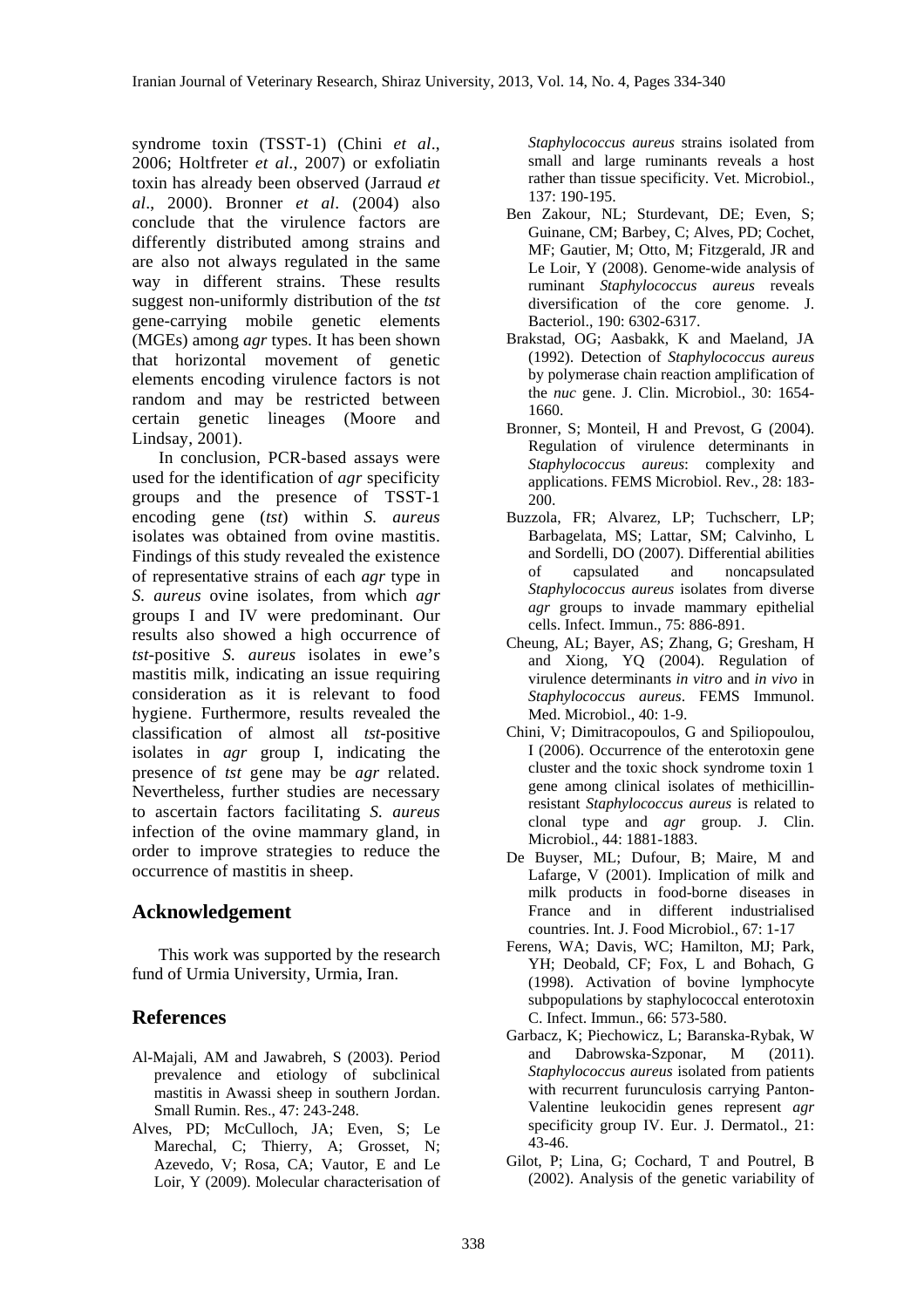genes encoding the RNA III-activating components Agr and TRAP in a population of *Staphylococcus aureus* strains isolated from cows with mastitis. J. Clin. Microbiol., 40: 4060-4067.

- Gilot, P and van Leeuwen, W (2004). Comparative analysis of *agr* locus diversification and overall genetic variability among bovine and human *Staphylococcus aureus* isolates. J. Clin. Microbiol., 42: 1265- 1269.
- Goni, P; Vergara, Y; Ruiz, J; Albizu, I; Vila, J and Gomez-Lus, R (2004). Antibiotic resistance and epidemiological typing of *Staphylococcus aureus* strains from ovine and rabbit mastitis. Int. J. Antimicrob. Agents. 23: 268-272.
- Holtfreter, S; Grumann, D; Schmudde, M; Nguyen, HT; Eichler, P; Strommenger, B; Kopron, K; Kolata, J; Giedrys-Kalemba, S; Steinmetz, I; Witte, W and Broker, BM (2007). Clonal distribution of superantigen genes in clinical *Staphylococcus aureus* isolates. J. Clin. Microbiol., 45: 2669-2680.
- Jabbari, S; King, JR and Williams, P (2012). Cross-strain quorum sensing inhibition by *Staphylococcus aureus*. Part 1: A spatially homogeneous model. Bull. Math. Biol., 74: 1292-1325.
- Jarraud, S; Lyon, GJ; Figueiredo, AM; Gerard, L; Vandenesch, F; Etienne, J; Muir, TW and Novick, RP (2000). Exfoliatin-producing strains define a fourth *agr* specificity group in *Staphylococcus aureus*. J. Bacteriol., 182: 6517-6522.
- Jarraud, S; Mougel, C; Thioulouse, J; Lina, G; Meugnier, H; Forey, F; Nesme, X; Etienne, J and Vandenesch, F (2002). Relationships between *Staphylococcus aureus* genetic background, virulence factors, *agr* groups (alleles), and human disease. Infect. Immun., 70: 631-641.
- Johnson, WM; Tyler, SD; Ewan, EP; Ashton, FE; Pollard, DR and Rozee, KR (1991). Detection of genes for enterotoxins, exfoliative toxins, and toxic shock syndrome toxin 1 in *Staphylococcus aureus* by the polymerase chain reaction. J. Clin. Microbiol., 29: 426-430.
- Le Marechal, C; Seyffert, N; Jardin, J; Hernandez, D; Jan, G; Rault, L; Azevedo, V; Francois, P; Schrenzel, J; van de Guchte, M; Even, S; Berkova, N; Thiery, R; Fitzgerald, JR; Vautor, E and Le Loir, Y (2011). Molecular basis of virulence in *Staphylococcus aureus* mastitis. PLoS One. 6: 27354.
- Lina, G; Boutite, F; Tristan, A; Bes, M; Etienne, J and Vandenesch, F (2003). Bacterial

competition for human nasal cavity colonization: role of Staphylococcal *agr* alleles. Appl. Environ. Microbiol., 69: 18-23.

- Lindsay, JA; Moore, CE; Day, NP; Peacock, SJ; Witney, AA: Stabler, RA: Husain, SE: Butcher, PD and Hinds, J (2006). Microarrays reveal that each of the ten dominant lineages of *Staphylococcus aureus* has a unique combination of surfaceassociated and regulatory genes. J. Bacteriol., 188: 669-676.
- Lyon, GJ; Mayville, P; Muir, TW and Novick, RP (2000). Rational design of a global inhibitor of the virulence response in *Staphylococcus aureus*, based in part on localization of the site of inhibition to the receptor-histidine kinase, AgrC. Proc. Natl. Acad. Sci. USA., 97: 13330-13335.
- Mayville, P; Ji, G; Beavis, R; Yang, H; Goger, M; Novick, RP and Muir, TW (1999). Structure-activity analysis of synthetic autoinducing thiolactone peptides from *Staphylococcus aureus* responsible for virulence. Proc. Natl. Acad. Sci. USA., 96: 1218-1223.
- Moore, PC and Lindsay, JA (2001). Genetic variation among hospital isolates of methicillin-sensitive *Staphylococcus aureus*: evidence for horizontal transfer of virulence genes. J. Clin. Microbiol., 39: 2760-2767.
- Mork, T; Tollersrud, T; Kvitle, B; Jorgensen, HJ and Waage, S (2005). Genetic diversity of *Staphylococcus aureus* isolated from ovine intramammary infections in Norway. Vet. Microbiol., 106: 265-273.
- Mork, T; Waage, S; Tollersrud, T; Kvitle, B and Sviland, S (2007). Clinical mastitis in ewes; bacteriology, epidemiology and clinical features. Acta Vet. Scand., 49: 23-31.
- Orden, JA; Goyache, J; Hernandez, J; Domenech, A; Suarez, G and Gomez-Lucia, E (1992). Detection of enterotoxins and TSST-1 secreted by *Staphylococcus aureus* isolated from ruminant mastitis. Comparison of ELISA and immunoblot. J. Appl. Bacteriol., 72: 486-489.
- Piccinini, R; Borromeo, V and Zecconi, A (2010). Relationship between *S. aureus* gene pattern and dairy herd mastitis prevalence. Vet. Microbiol., 145: 100-105.
- Saei, HD (2012). *coa* types and antimicrobial resistance profile of *Staphylococcus aureus* isolates from cases of bovine mastitis. Comp. Clin. Pathol., 21: 301-307.
- Scherrer, D; Corti, S; Muehlherr, JE; Zweifel, C and Stephan, R (2004). Phenotypic and genotypic characteristics of *Staphylococcus aureus* isolates from raw bulk-tank milk samples of goats and sheep. Vet. Microbiol.,